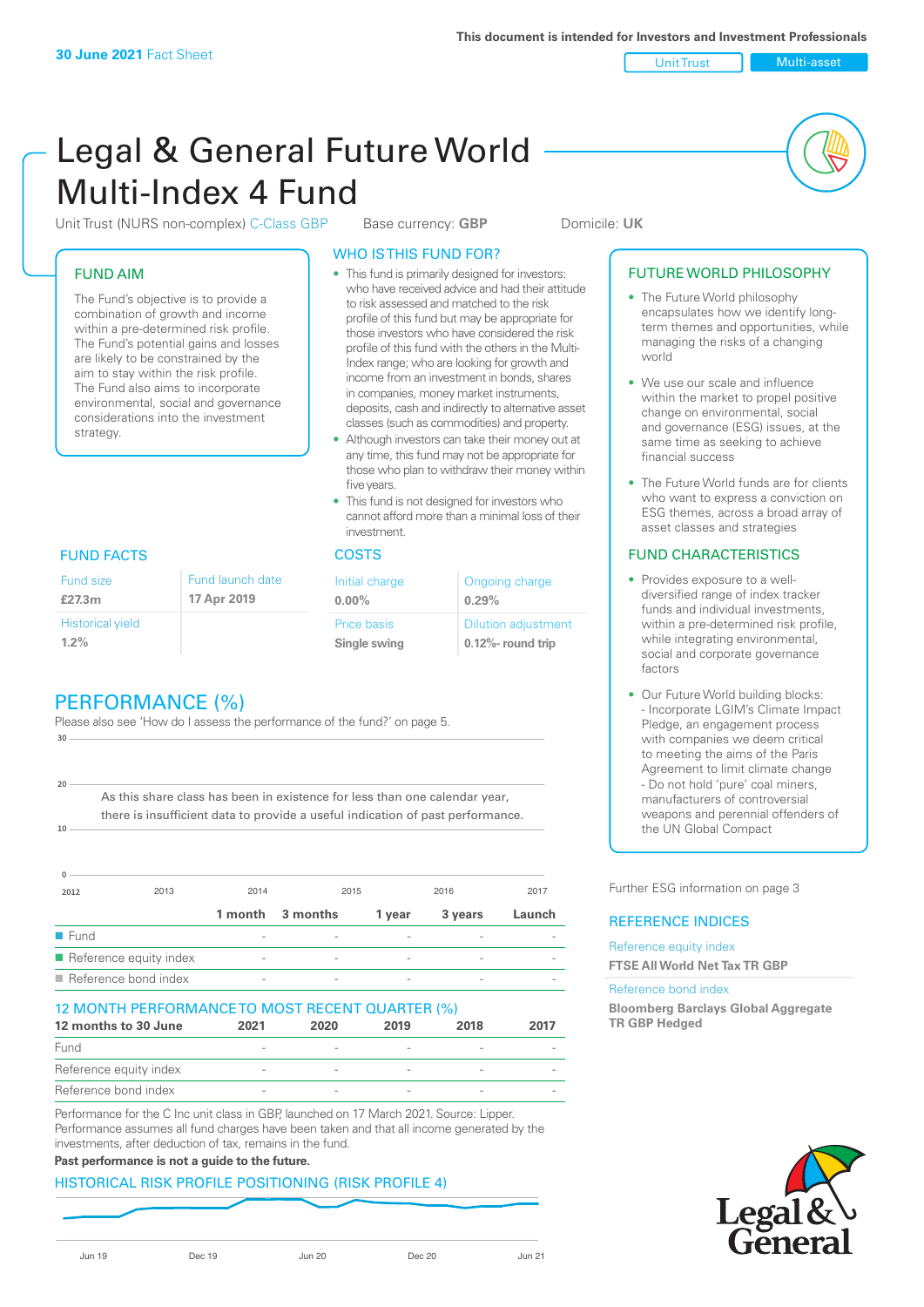Unit Trust (NURS non-complex) C-Class GBP

## PORTFOLIO BREAKDOWN

All data source LGIM unless otherwise stated. Totals may not sum due to rounding.



![](_page_1_Picture_6.jpeg)

#### FUND MANAGERS

The fund managers have responsibility for managing the multi-index fund range. They are part of the Multi-Asset Funds (MAF) team in LGIM. This team focuses on designing and managing multi-asset funds that are tailored to match the specific objectives of various client types. The team sits within a wider Asset Allocation team which combines both depth of experience with a broad range of expertise from different fields, including fund management, investment consulting and risk management roles.

# TOP 10 HOLDINGS (%)

| L&G FW ESG Developed Equity Index Fund                     | 21.3 |
|------------------------------------------------------------|------|
| L&G FW ESG UK Equity Index Fund                            | 9.5  |
| <b>L&amp;G UK ESG Corporate Bonds ETF</b>                  | 7.0  |
| Cash                                                       | 6.5  |
| L&G Future World Global Credit Fund                        | 5.0  |
| L&G ESG Eemerging Markets Government Bond (USD) Index Fund | 4.5  |
| L&G Global Inflation Linked Bond Index Fund                | 4.0  |
| L&G Japan Index Trust                                      | 3.8  |
| L&G Global Emerging Markets Index Fund                     | 3.0  |
| L&G ESG GBP Corporate Bond 0-5Y ETF                        | 3.0  |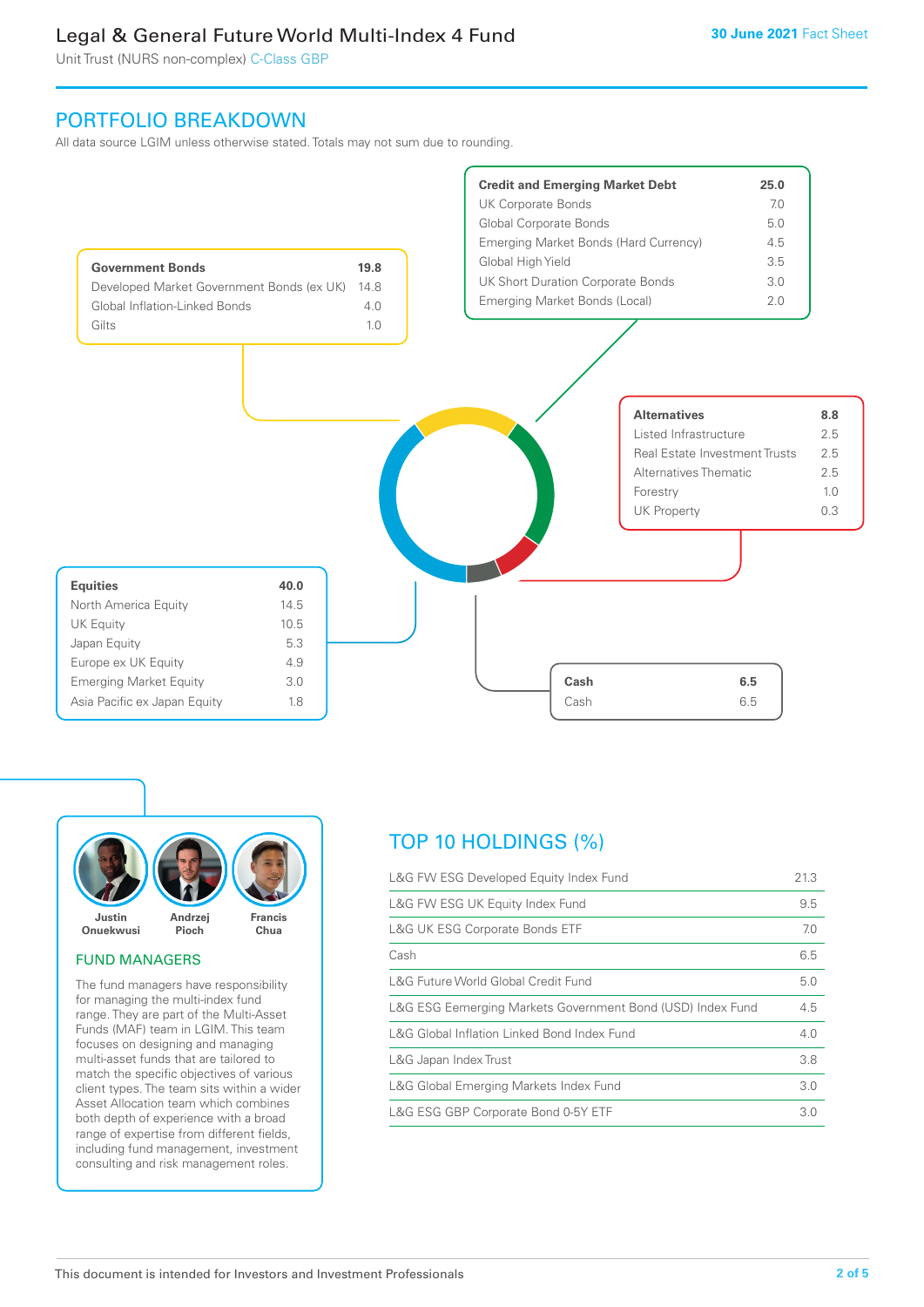Unit Trust (NURS non-complex) C-Class GBP

**55**

ESG score of comparator

# ESG COMMITMENT

**/100 /100**

From diesel emissions to oil spills, there have been many tangible examples in recent years of how failures in the way companies are run can have a harmful impact on the environment, society and investor returns. We believe responsible investing can mitigate the risk of such outcomes and has the potential to improve returns through the integration of environmental, social and governance (ESG) considerations, active ownership and longterm thematic analysis.

#### ESG SCORE

We score companies based on environmental, social and governance factors. The ESG Score is aligned to our engagement and voting activities. As a result, this portfolio has an aggregate ESG Score of **59** versus a mainstream comparator of **55**.

ESG scores and carbon metrics are calculated for the portion of the portfolio that invests in LGIM's Future World funds.

![](_page_2_Figure_8.jpeg)

#### ENVIRONMENTAL PERFORMANCE

Carbon dioxide (CO2) is the most significant contributor to greenhouse gas emissions which are driving climate change. Compared to the unadjusted comparator, the fund will have a different exposure to current and future sources of carbon dioxide emissions.

![](_page_2_Picture_11.jpeg)

**59**

ESG score of fund

**79%** Lower carbon reserves intensity than the unadjusted comparator

#### CARBON RESERVES

Carbon reserves are fossil fuels (coal, oil and gas) which, if burnt, will become the carbon emissions of the future. To meet global climate change targets, the unabated use of fossil fuels is expected to decline over time.

The figures below are a measure of the size of carbon reserves held by the fund's underlying companies.

**454** Fund **2,176 Comparator** 

**Tonnes of CO2 ei per \$1 million EVIC**

The fund has **79%** lower carbon reserves intensityii compared to the unadjusted comparator. The difference in carbon reserves intensity means that for every \$1 million invested in the fund, the exposure to carbon reserves through the underlying companies is reduced by an amount equivalent to **1722 tonnes of CO<sub>2</sub>e** compared to having invested in the unadjusted comparator.

![](_page_2_Picture_19.jpeg)

**48%** Lower carbon emissions intensity than the unadjusted comparator

#### CARBON EMISSIONS

Following the global Paris Agreement on climate change, companies in all sectors are expected to reduce their emissions to prepare and adapt for a low-carbon economy.

**34** Fund **66 Comparator** 

**Tonnes of CO2 e per \$1 million of revenues**

The fund has **48%** lower carbon emissions intensity compared to the unadjusted comparator. Carbon emissions intensity describes the relationship between the carbon emissions of a company and its salesii

The difference in carbon emissions intensity means that for every \$1 million invested in the fund, the exposure to carbon emissions through the underlying companies is reduced by an amount equivalent to **48%** compared to the unadjusted comparator.

![](_page_2_Picture_27.jpeg)

For further information please go to www.lgim.com/esginfo Ø

**The comparator for this fund is a bespoke asset-weighted blend\* of Solactive market-capitalisation indices in equities and credit. \*The blend will evolve over time in line with the actual asset allocation of the multi-asset fund.**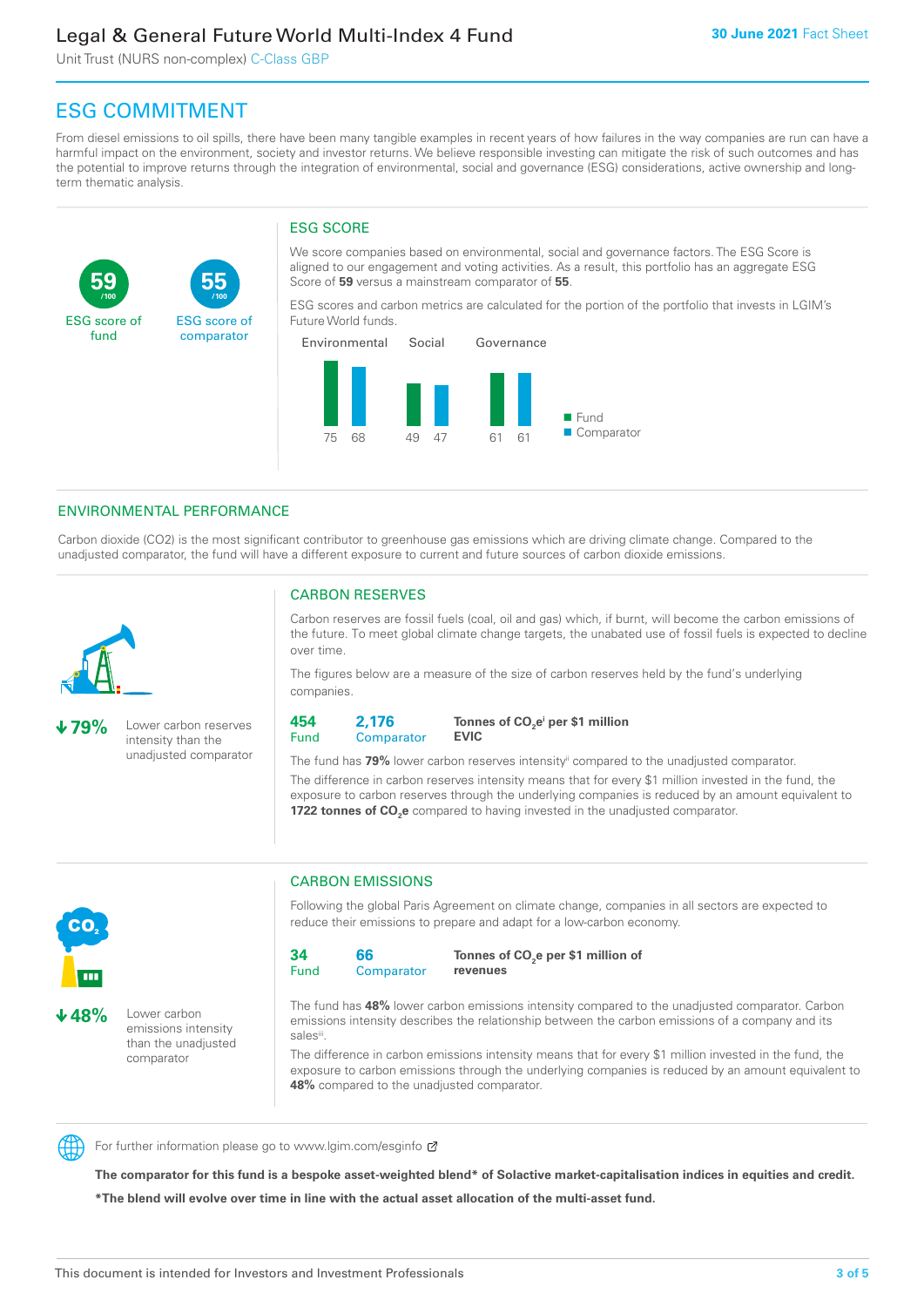Unit Trust (NURS non-complex) C-Class GBP

#### **NOTES**

 $^\mathrm{i}$  Carbon dioxide equivalent (CO<sub>2</sub>e) is a standard unit to compare the emissions of different greenhouse gases.

<sup>ii</sup> The carbon reserves intensity of a company captures the relationship between the carbon reserves the company owns and its market capitalisation. The carbon reserves intensity of the overall fund reflects the relative weights of the different companies in the fund.

iii We consider one barrel of oil equivalent to 0.425 tonnes of CO<sub>2</sub>e, based on International Energy Agency and Intergovernmental Panel on Climate Change guidelines.

#### iv The choice of this metric follows best practice recommendations from the **Task Force on Climate-related Financial Disclosures**.

v Data on carbon emissions from a company's operations and purchased energy is used.

vi This measure is the result of differences in the weights of companies between the index or the fund and the comparator, and does not depend on the amount invested in the fund. It describes the relative 'carbon efficiency' of different companies in the comparator (i.e. how much carbon was emitted per unit of sales) or in the fund, not the contribution of an individual investor in financing carbon emissions.

We use a proxy comparator to represent a typical comparable universe for this fund.

**HSBC:** Source: HSBC Bank Plc. ("HSBC") – HSBC Climate Solutions Database. All rights in the HSBC Climate Solutions Database and data content therein are vested in HSBC. Neither HSBC, nor its affiliates accept any liability for the accuracy or completeness of the HSBC Climate Solutions Database. No further distribution of HSBC data is permitted without HSBC's express written consent.

**Trucost:** Source: S&P Trucost Limited © Trucost 2019. All rights in the Trucost Data and Reports vest in Trucost and/or its licensors. Neither Trucost, nor its affiliates, nor its licensors accept any liability for any errors, omissions or interruptions in the Trucost Data and/or Reports. No further distribution of the Data and/or Reports is permitted without Trucost's express written consent.

**Sustainalytics:** Part of this publication may contain Sustainalytics proprietary information that may not be reproduced, used, disseminated, modified nor published in any manner without the express written consent of Sustainalytics. Nothing contained in this publication shall be construed as to make a representation or warranty, express or implied, regarding the advisability to invest in or include companies in investable universes and/or portfolios. The information is provided "as is" and, therefore Sustainalytics assumes no responsibility for errors or omissions. Sustainalytics cannot be held liable for damage arising from the use of this publication or information contained herein in any manner whatsoever.

The calculations above rely on third party data provided at a point in time that may not cover the entirety of the fund's investments or the fund's comparator. As a result, what we report may change as third party data changes and may also differ from other third party calculations.

**Refinitiv:** Source: Refinitiv ESG